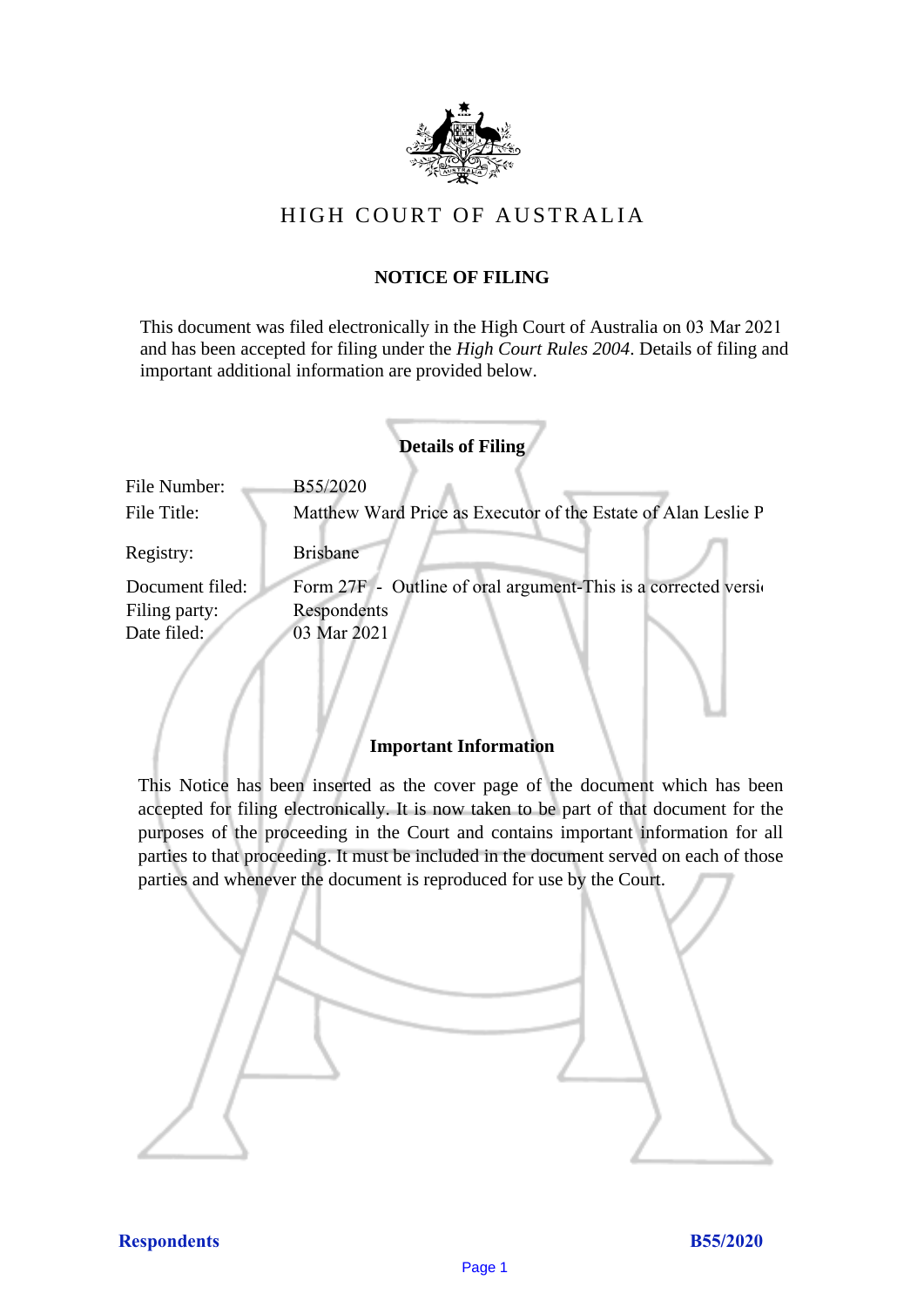# IN THE HIGH COURT OF AUSTRALIA IN THE HIGH COURT OF AUSTRALIA BRISBANE REGISTRY BRISBANE REGISTRY

# BETWEEN: **Matthew Ward Price as Executor of the Estate of Alan Leslie Price** BETWEEN: Matthew Ward Price as Executor of the Estate of Alan Leslie Price **(deceased)** (deceased) RESPONSIVE CONSIDERATES<br>
RESPONSIVE PRESPONDENT MANUFACT SECTION OF THE SECTION OF THE SECTION OF THE SECTION OF THE SECTION OF THE SECTION OF THE SECTION OF THE SECTION OF THE SECTION OF THE SECTION OF THE SECTION OF THE

First Appellant First Appellant

# **Daniel James Price as Executor of the Estate of Alan Leslie Price (deceased)** Daniel James Price as Executor of the Estate of Alan Leslie Price (deceased)

Second Appellant Second Appellant

#### 10 **Allanna Mercia Price** 10 Allanna Mercia Price

Third Appellant Third Appellant

#### **James Burns Price** James Burns Price

Fourth Appellant Fourth Appellant

# **Gladys Ethel Price by her litigation guardian Erin Elizabeth Turner** Gladys Ethel Price by her litigation guardian Erin Elizabeth Turner

Fifth Appellant Fifth Appellant

and and

# **Christine Claire Spoor as trustee** Christine Claire Spoor as trustee

First Respondent First Respondent

# **Kerry John Spoor as trustee** Kerry John Spoor as trustee

20 Second Respondent 20 Second Respondent

# **Marianne Piening** Marianne Piening

Third Respondent Third Respondent

# **Frederick Piening** Frederick Piening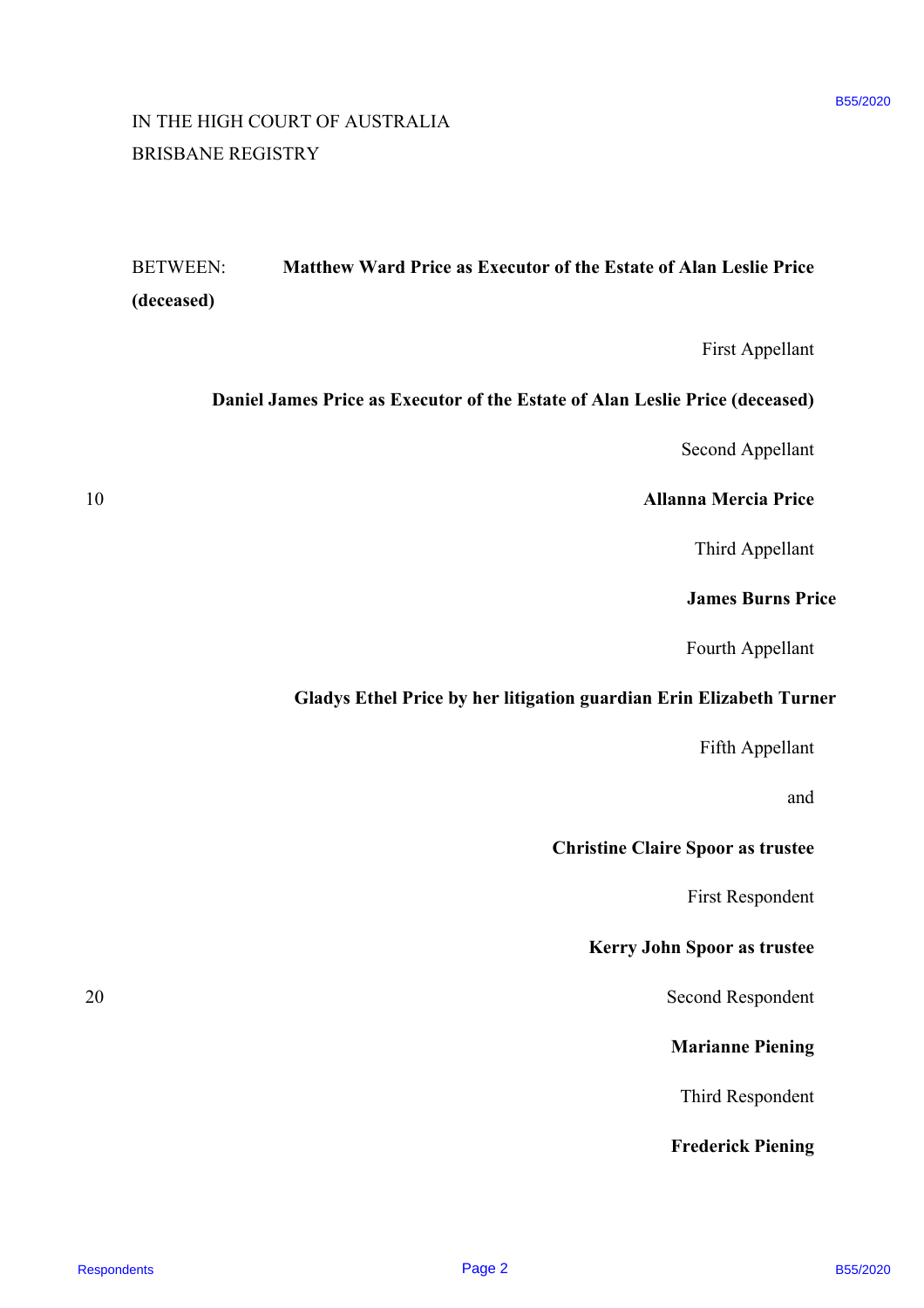#### B55/2020

Fourth Respondent Fourth Respondent

#### **Joyce Higgins** Joyce Higgins

Fifth Respondent Fifth Respondent

#### **Cheryl Thompson** Cheryl Thompson

Sixth Respondent Sixth Respondent

#### **Joyce Mavis Coomber** Joyce Mavis Coomber

Seventh Respondent Seventh Respondent

#### **Angus Macqueen and Angus Macqueen as trustee** Angus Macqueen and Angus Macqueen as trustee

Eighth and Ninth Respondent Eighth and Ninth Respondent

#### 10 **RESPONDENTS' OUTLINE OF ORAL SUBMISSIONS** 10 RESPONDENTS' OUTLINE OF ORAL SUBMISSIONS

**Part I:** The respondents certify that this outline is in a form suitable for publication on the internet. the internet.

-2-

Part II: The appeal ought to be dismissed, for the following reasons.

#### The construction issue The construction issue

1. On the proper construction of clause 24, a statute, which has the consequence of 1. On the proper construction of clause 24, <sup>a</sup> statute, which has the consequence of defeating the powers, rights and remedies of the mortgagees, 'shall not apply' and defeating the powers, rights and remedies of the mortgagees, 'shall not apply' and is expressly excluded, as far as can lawfully be done. A limitations defence (if is expressly excluded, as far as can lawfully be done. A limitations defence (if pleaded) arises from the *Limitation of Actions Act 1974* (Qld) (*Limitations Act*); it 20 is a statue to which clause 24 is concerned.<sup>1</sup>. Fourth Respondent<br>
Fourth Respondent<br> **Earth Respondent**<br> **Earth Respondent**<br> **Earth Respondent**<br> **Chery 1 Humpeann**<br> **Sixth Respondent Box**<br> **Chery 1 Humpeann**<br> **Sixth Respondent**<br> **Angus Macquecen and Angus Macquecen as** 

#### The public policy issue The public policy issue

- 2. The authorities provide that the policy and purpose which is reflected in the 2. The authorities provide that the policy and purpose which is reflected in the *Limitations Act* by way of the imposition of statutory bars: Limitations Act by way of the imposition of statutory bars:
	- a. affects procedural and not substantive rights;
	- b. does not go to the jurisdiction of the court to entertain a claim; b. does not go to the jurisdiction of the court to entertain <sup>a</sup> claim;
	- c. bars the plaintiff's remedy by permitting a good defence to be pleaded; and c. bars the plaintiff's remedy by permitting a good defence to be pleaded; and

<sup>1</sup> <sup>1</sup> RS [5]-[16].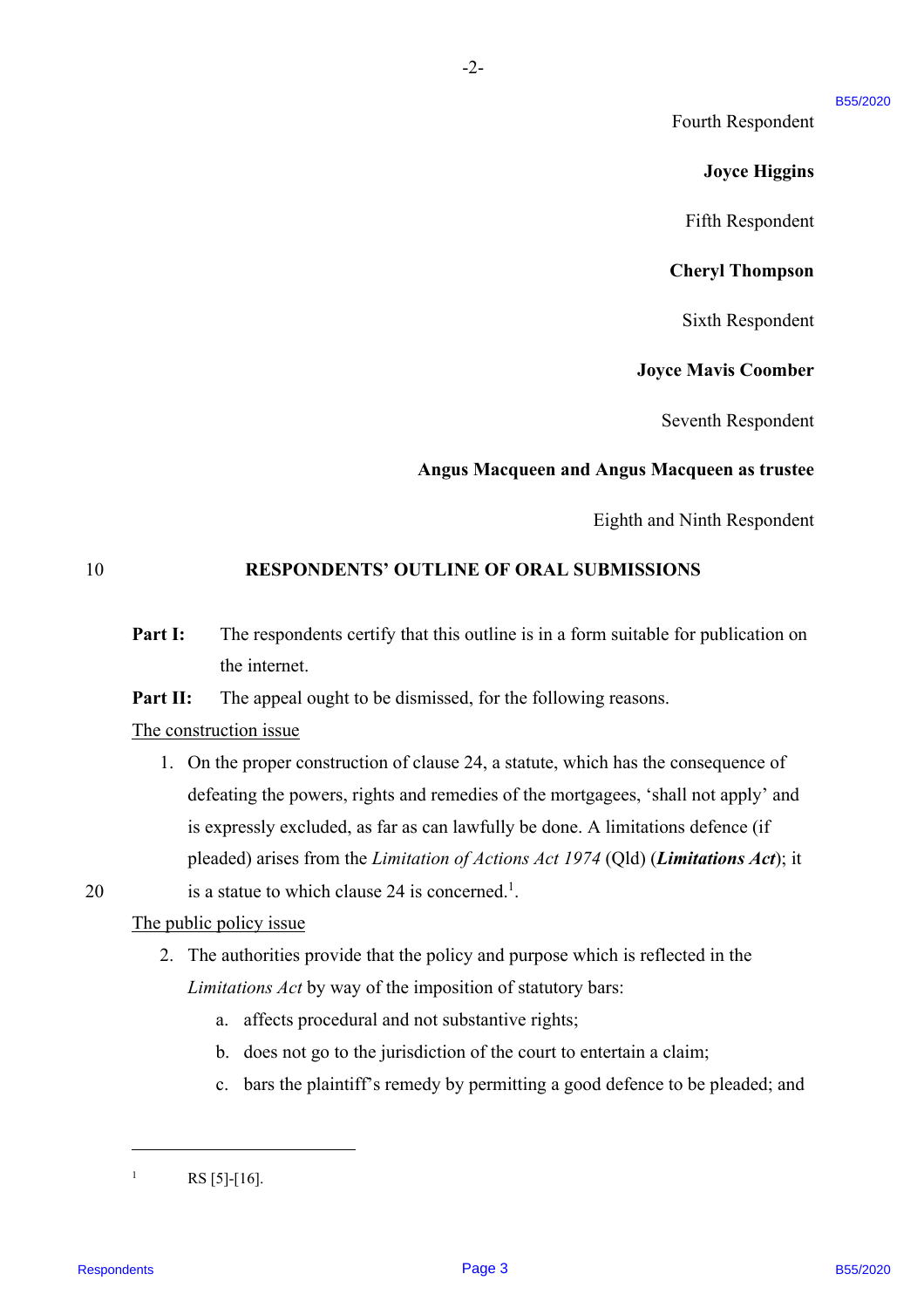d. does not extinguish the underlying right to make a claim2 . d. does not extinguish the underlying right to make <sup>a</sup> claim'.

-3- -3-

- 3. The *Limitations Act* is expressed in permissive rather than obligatory terms. It The Limitations Act is expressed in permissive rather than obligatory terms. It permits an individual to make a choice about whether to plead a limitations defence permits an individual to make a choice about whether to plead a limitations defence if available<sup>3</sup>. If not pleaded, the statutory bar does not arise for consideration by the court. This is consistent with the policy and purpose of the *Limitations Act* being court. This is consistent with the policy and purpose of the Limitations Act being one for the benefit of an individual rather than to satisfy a broader public need<sup>4</sup>.
- 4. The *Limitations Act* contains no express prohibition against the parties contracting The Limitations Act contains no express prohibition against the parties contracting away the choice to plead a limitations defence if available<sup>5</sup>. Nor is there anything in the language of the *Limitations Act*, read as a whole, that is incompatible with a the language of the Limitations Act, read as <sup>a</sup> whole, that is incompatible with <sup>a</sup> 10 power on the part of a defendant to forego the procedural choice conferred by the power on the part of <sup>a</sup> defendant to forego the procedural choice conferred by the  $Act<sup>6</sup>$ .
	- 5. There is a public interest in the policy reflected in the *Limitations Act.* However, There is <sup>a</sup> public interest in the policy reflected in the Limitations Act. However, Parliament has chosen to implement this interest by conferring a benefit on an Parliament has chosen to implement this interest by conferring <sup>a</sup> benefit on an individual rather than to meet some public need. individual rather than to meet some public need.
	- 6. Individuals (such as the appellants) can be precluded from pleading that defence by Individuals (such as the appellants) can be precluded from pleading that defence by way of estoppel, waiver or contract<sup>7</sup>. The appellants accept this is so for estoppel or waiver. But they seek to distinguish contract by contending that a defendant does waiver. But they seek to distinguish contract by contending that <sup>a</sup> defendant does not have knowledge of the facts being alleged against him or her in a claim not have knowledge of the facts being alleged against him or her in a claim articulated by the plaintiff8 . articulated by the plaintiff®.
- 20 7. This contract is a simple one. It concerns the repayment of a debt secured by a mortgage. If clause 24 operates in the manner for which the respondents contend, mortgage. If clause <sup>24</sup> operates in the manner for which the respondents contend, the mortgagors knew at the time they entered into the contract that what they were the mortgagors knew at the time they entered into the contract that what they were giving up by virtue of clause 24 was the right to plead a limitations defence in giving up by virtue of clause 24 was the right to plead <sup>a</sup> limitations defence in response to any claim brought by the mortgagees to recover the debt out of time<sup>9</sup>. d does not extinguish the underlying right to make a claim".<br>
1. The *Euristian Machinist* B5 a graces and performination enther than obligating herms. It<br>
permiss an individual to anise a choice about whether to place a

The remedy available to the respondents The remedy available to the respondents

8. In order for this issue to be engaged, the Court must find that clause 24: (a) has the 8. In order for this issue to be engaged, the Court must find that clause 24: (a) has the effect contended for by the respondents; and (b) is valid and enforceable. effect contended for by the respondents; and (b) is valid and enforceable.

- $R_S$  [28], [32]-[33].
- $\frac{4}{5}$  RS [32].
- $\frac{5}{16}$  RS [25].
- $\frac{6}{7}$  RS [26].
- <sup>7</sup> RS [37].

10

<sup>2</sup> <sup>2</sup> RS [27]-[31].<br><sup>3</sup> RS [28] [32]  $\begin{bmatrix} 2 \\ 3 \\ 4 \\ 5 \\ 6 \\ 7 \end{bmatrix}$ 

<sup>&</sup>lt;sup>8</sup> AS [48]-[50].<br><sup>9</sup> BS [35]-[38] RS [35]-[38]. RS [35]-[38].